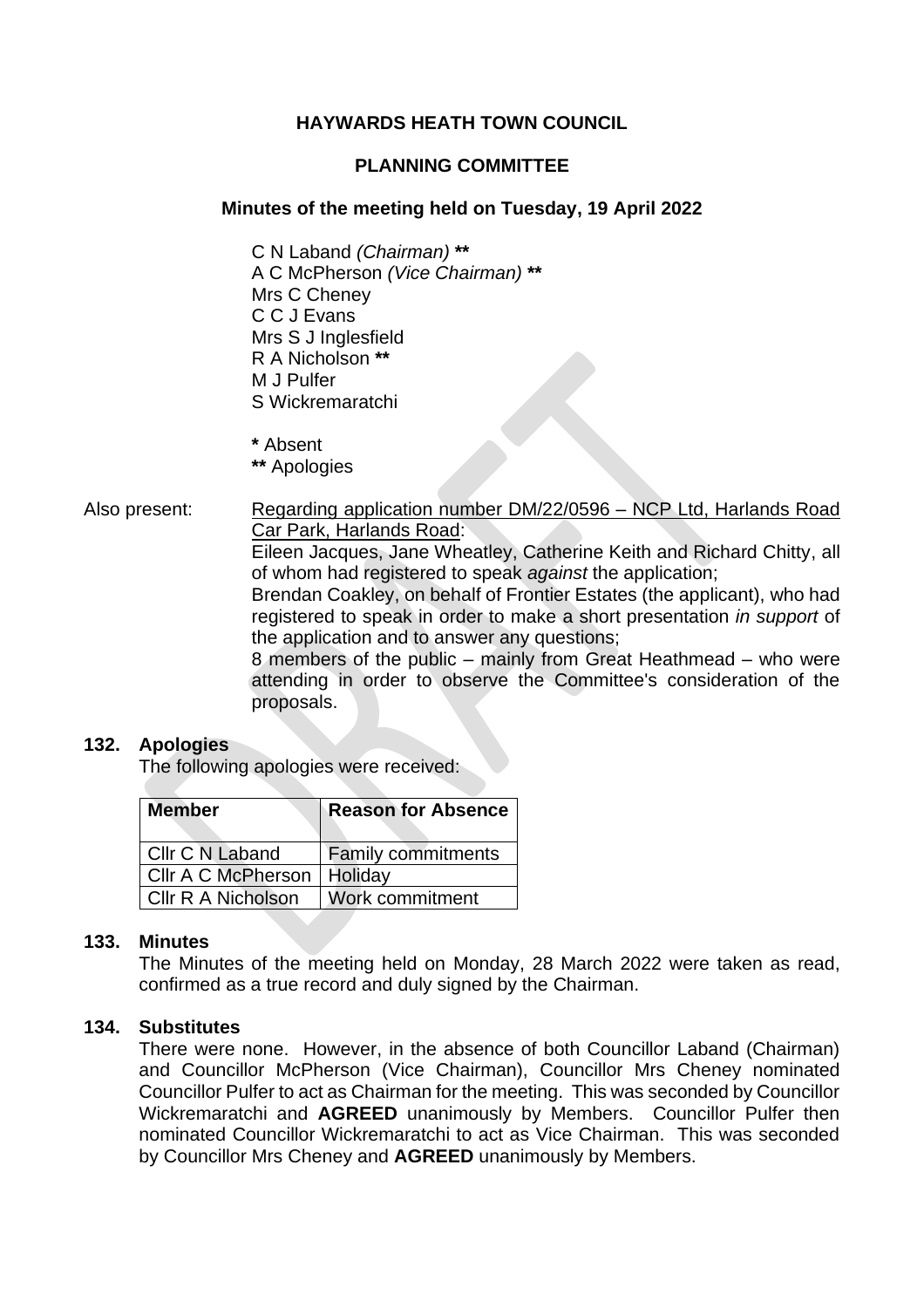# **135. Members' Declarations of Interest**

Councillor Mike Pulfer made the following declaration:

"I declare a personal interest in all planning applications under agenda item 6 as an elected Member of Mid Sussex District Council (MSDC) and as an appointed Member of the (MSDC) Planning Committee. I further reserve the right to alter my views should the applications come before the Planning Committee, based on contributions from the public, other Members or reports from MSDC Officers."

# **136. Planning Appeals**

Members noted the following appeal **decision**, the appeal having been lodged as a result of MSDC's decision to refuse planning permission:

| Date Decided &         | <b>Site</b>           | <b>Description</b> | <b>Decision</b>  |
|------------------------|-----------------------|--------------------|------------------|
| <b>References</b>      |                       |                    |                  |
| 22/03/2022             | 1 Beech Hill          | New 3 bedroom      | <b>Dismissed</b> |
| AP/21/0068             | <b>HAYWARDS HEATH</b> | dwelling in the    |                  |
| APP/D3830/W/21/3280552 | <b>RH16 3RY</b>       | existing garden.   |                  |
|                        |                       |                    |                  |
| (DM/20/4509 refers)    |                       |                    |                  |

# **137. Licensing Applications**

There were none.

- **138. Comments and Observations on Planning Applications** Members made comments and observations on 25 planning applications as per Appendix 1 attached.
- **139. Items Agreed as Urgent by the Chairman** There were none.

The meeting closed at 8:42pm.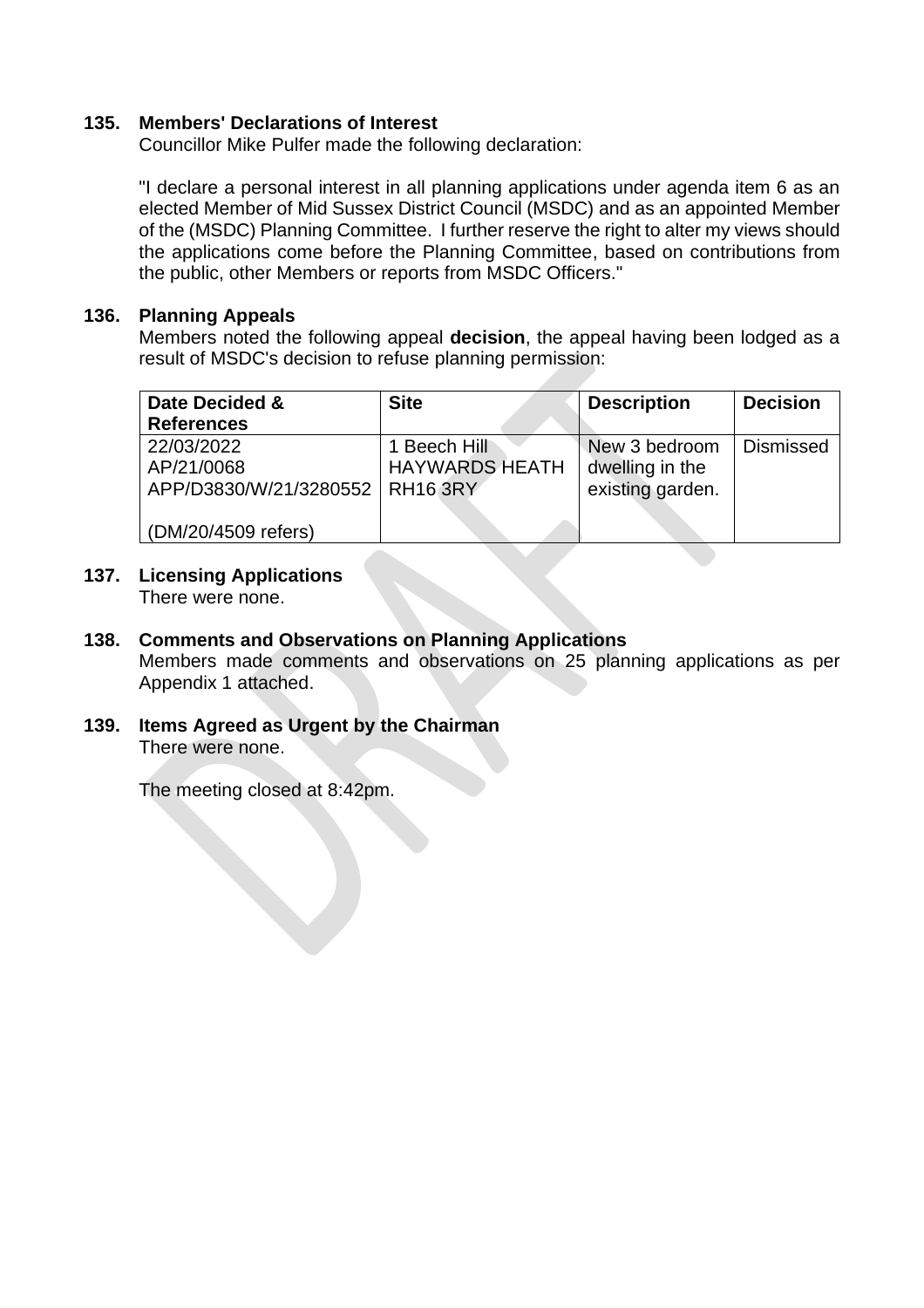# **APPENDIX 1**

# **Week 1**

### **DM/22/0860 – Tennis Courts, Victoria Park, South Road Ashenground**

Proposal is to retain the existing timber-framed clubhouse with minor elevational changes to incorporate new windows and doors.

*No change to the comments already made at the previous meeting of the Planning Committee held on 28 March 2022:*

'The Town Council **SUPPORTS** this application, and obviously shares the applicants' disappointment that their original aspiration to deliver a larger, improved clubhouse could not be delivered for financial reasons.'

### **DM/22/0937 – 38 Summerhill Close Heath**

Demolition of existing conservatory. Construction of single storey rear and side extension.

No comment.

### **DM/22/0938 – 31 Wood Ride Ashenground**

Proposal to convert the loft with a hip to gable and dormer.

As this is an application for a Lawful Development Certificate and is therefore a legal matter, the Town Council defers the decision to Mid Sussex District Council.

### **DM/22/0951 – 4 Lucas Way Lucastes**

T1 Bay – reduce by 5m, T2 Yew – reduce by 3m, T3, T4, T5, T6 – remove x4 Portuguese Laurel, T7 Ash – reduce as by 10m, T8 Oak – reduce by 5m, T9 Maple – reduce by 5m, T10 Holly – reduce by 5m.

The Town Council defers this decision to Mid Sussex District Council's Tree Officer.

### **DM/22/0952 – 43 Greenhill Way Franklands**

Convert and extend existing garage to create additional bedroom and shower room with improved accessibility and revised external storage space.

No comment.

### **DM/22/0960 – 19 Fairford Close Bentswood**

T1 Monkey Puzzle – reduce crown height by approximately 2 to 2.5 metres.

The Town Council defers this decision to Mid Sussex District Council's Tree Officer.

### **DM/22/0963 – 201 Hoblands Franklands**

Alterations to existing rear projection, part garage conversion, reconstruction of front porch.

No comment.

# **DM/22/0964 – 73 Kents Road Ashenground**

Proposed single storey extension to the rear of the house.

No comment.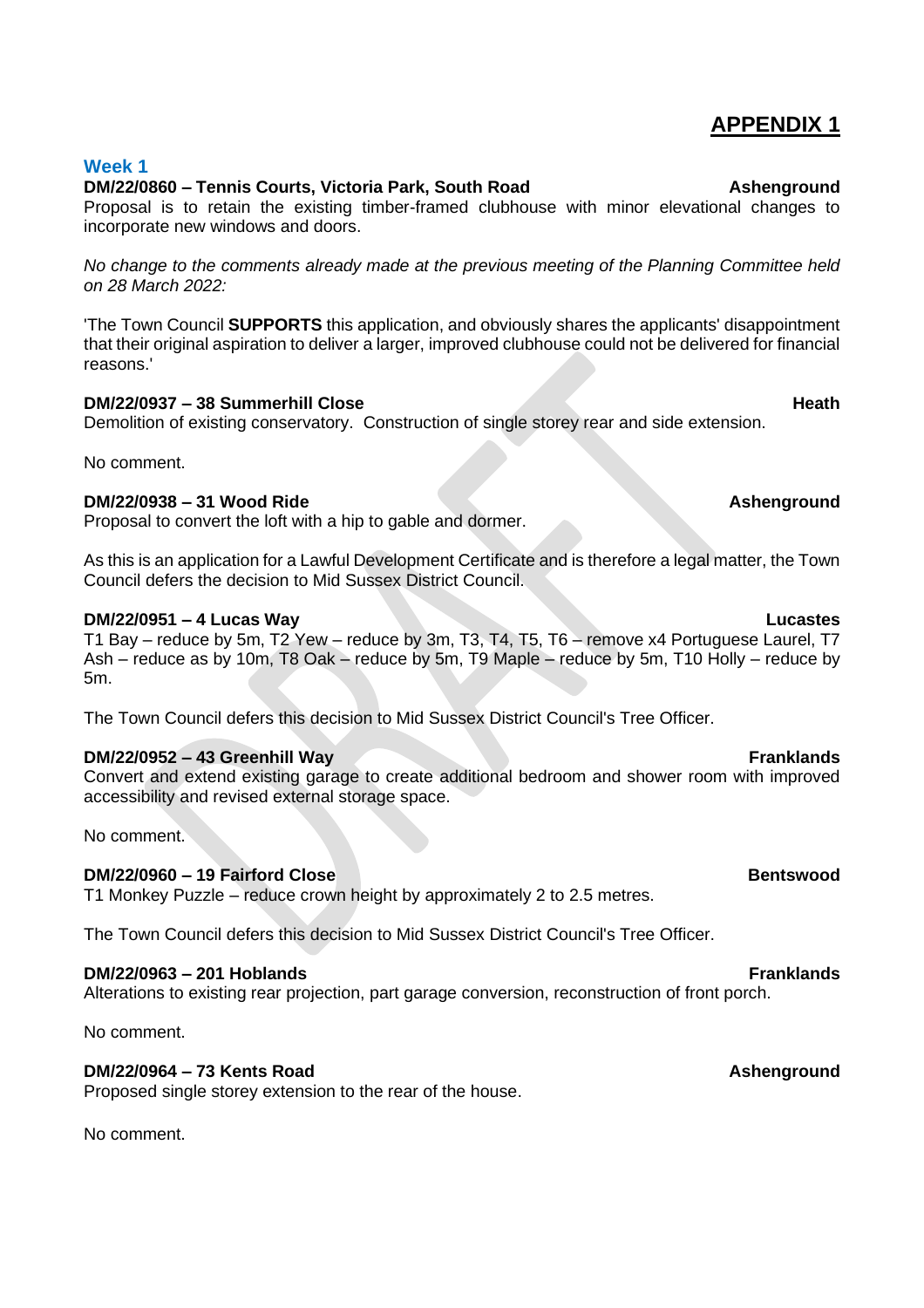#### **Week 2**

#### **DM/20/0965 – Braydells, Hurstwood Lane Franklands**

Erection of a 3-storey detached dwelling house and garage; landscaping; and diversion of drainage ditch. (Additional drainage details submitted 15/6/20.) (Viability Review received 03/02/21.)

*No change to the comments already made at the previous meeting of the Planning Committee held on 28 March 2022:*

'The Town Council maintains its **OBJECTION** to this application and reiterates its previous consultation response – which was submitted on 09/07/2020 – as follows:

'The Town Council acknowledges that this bonus plot appears to be just inside the Haywards Heath built-up area boundary as determined by the local planning authority, i.e. Mid Sussex District Council (MSDC). Nevertheless, Members note yet another amendment/submission for this plot, this time being additional drainage details received by MSDC on 15/06/2020.

The Town Council repeats its previous strong opposition comments as follows:

This application site has visited the Planning Committee on numerous occasions, evidenced by the following list:

- $DM/17/3116 2$  houses:
- DM/19/0206 amended application for 4 dwellings;
- DM/19/3121 add on a bonus floor to each dwelling;
- DM/20/0965 house number 5 added to the application site.

The Town Council remains disappointed by the commercial persistence to extract further value from this curtilage/semi-rural location and remains resolute to opposing further development of this site. Rather than waste further resources, we repeat ad nauseum our previous comments, and further ask that MSDC Officers examine whether there is linked development to this application which would trigger much needed S106 contributions which would benefit the wider community?'

Furthermore, the Town Council notes the requirement from MSDC's Drainage Engineer that if permission is granted, the property be connected to the public sewerage system.'

#### **DM/22/0983 – 24 Bentswood Road Bentswood**

Demolition of existing sunroom, single storey rear extension and annexe in the garden ancillary to the main dwelling, together with associated internal and external alterations.

No comment.

#### **DM/22/0999 – 24 Bentswood Road Bentswood**

Creation of a rear dormer together with all associated internal and external alterations.

As this is an application for a Lawful Development Certificate and is therefore a legal matter, the Town Council defers the decision to Mid Sussex District Council.

#### **DM/22/1023 – 86 Penland Road Heath**

Removal of existing conservatory and construction of new single storey rear extension.

No comment.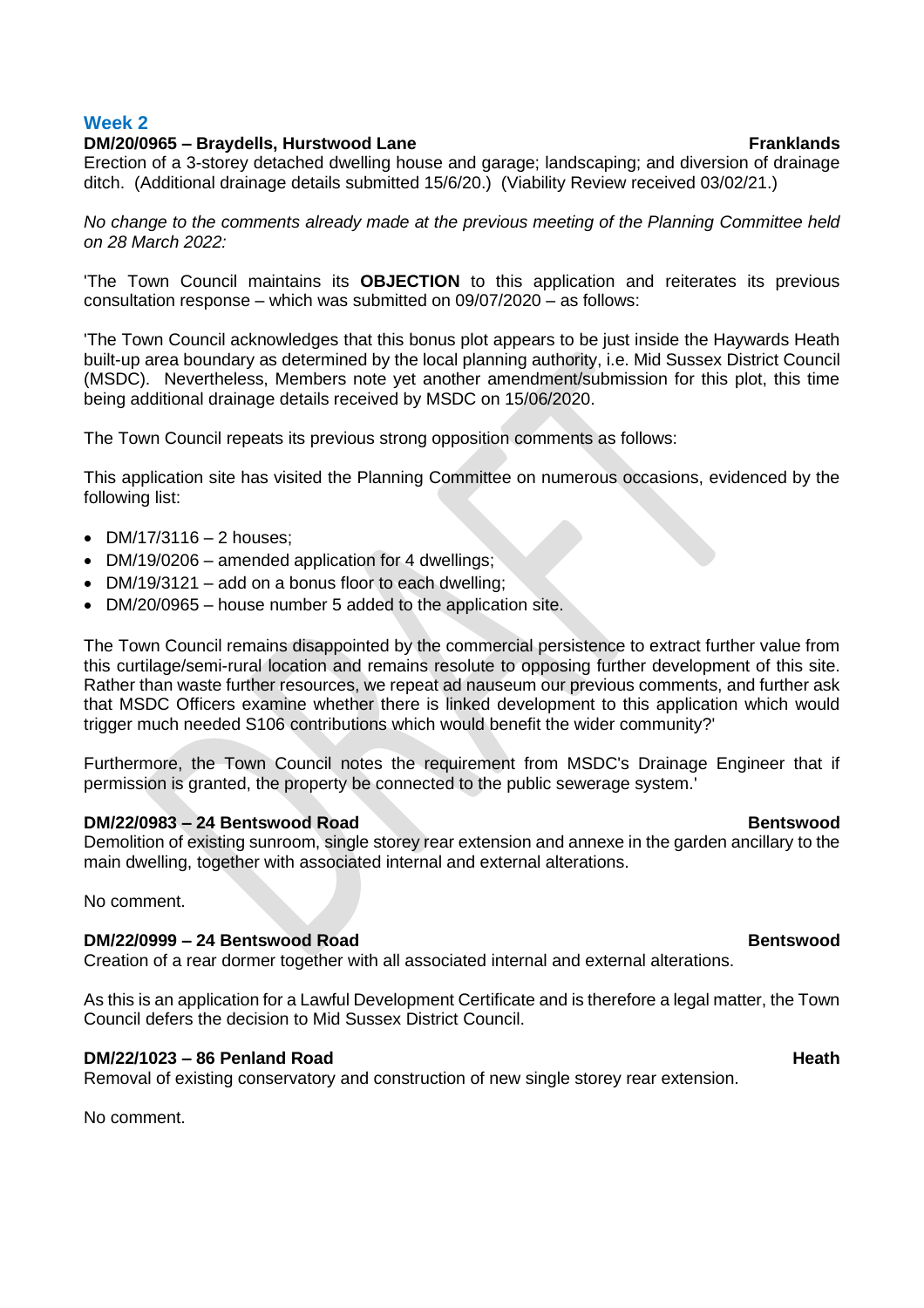| DM/22/1030 - 110 Penland Road<br>First floor side extension, single storey rear extension and replacement front porch.      | <b>Heath</b>    |
|-----------------------------------------------------------------------------------------------------------------------------|-----------------|
| No comment.                                                                                                                 |                 |
| DM/22/1032 - 5 Lucastes Avenue<br>Oak tree – remove 3 branches overhanging rear garden of 15 Wychperry Road.                | <b>Lucastes</b> |
| The Town Council defers this decision to Mid Sussex District Council's Tree Officer.                                        |                 |
| DM/22/1033 - 34 Lucastes Road<br>Pine trees $x5$ – reduce by 2–3 metres off tops of trees.                                  | Lucastes        |
| The Town Council defers this decision to Mid Sussex District Council's Tree Officer.                                        |                 |
| <b>Week 3</b><br>DM/22/0070 - Jewson Builders Merchants, 37 Bridge Road<br>Lean-to extension to rear of warehouse building. | Heath           |

No comment.

**DM/22/0596 – NCP Ltd, Harlands Road Car Park, Harlands Road Lucastes** The clearance of the site and construction of a building containing 64 residential apartments (48x 1 bed, 16x 2-bed) with associated access, car parking, landscaping and ancillary works.

Whilst the Town Council acknowledges that the principle of development on this site has been established – with consent for 40 apartments under application number DM/17/2384 – it **OBJECTS** to this latest application. The reasons for this are as follows:

- 1. reverting to a proposal for a larger number of apartments, i.e. 64, is contrary to Policy H6 of the Haywards Heath Neighbourhood Plan (HHNP), which places a restriction of 'approximately 40' on the number of dwellings that would be acceptable;
- 2. by virtue of its scale, the proposal would give rise to an overdevelopment of the site, contrary to Policy E9 of the HHNP;
- 3. the provision of 51 parking spaces for 64 apartments (25% of which are to be 2-bed) is inadequate and unrealistic. Whilst there is no disputing that the site is in an accessible and convenient location, it is probable that most residents from the development would have a car and, with insufficient parking capacity on site, this would lead to overspill parking in the wider neighbourhood. This is in an area where parking is already at a premium because of existing on-street restrictions. On-site parking should be provided at a ratio of one space per dwelling;
- 4. at the time of considering the application, there is no provision for affordable housing, which is contrary to Policy DP31 of the Mid Sussex District Plan 2014–2031. The Town Council does not accept that it would be financially unviable to provide any affordable housing or make any financial contribution in lieu;
- 5. there are concerns that the proposed increase in the number of residential units, i.e. up from 40 to 64, would place additional strain on or overload existing drainage infrastructure which could lead to an increased incidence of flooding in the locality.

In the unwelcome event of permission being granted, the Town Council requests that this be subject to the following conditions: *cont.*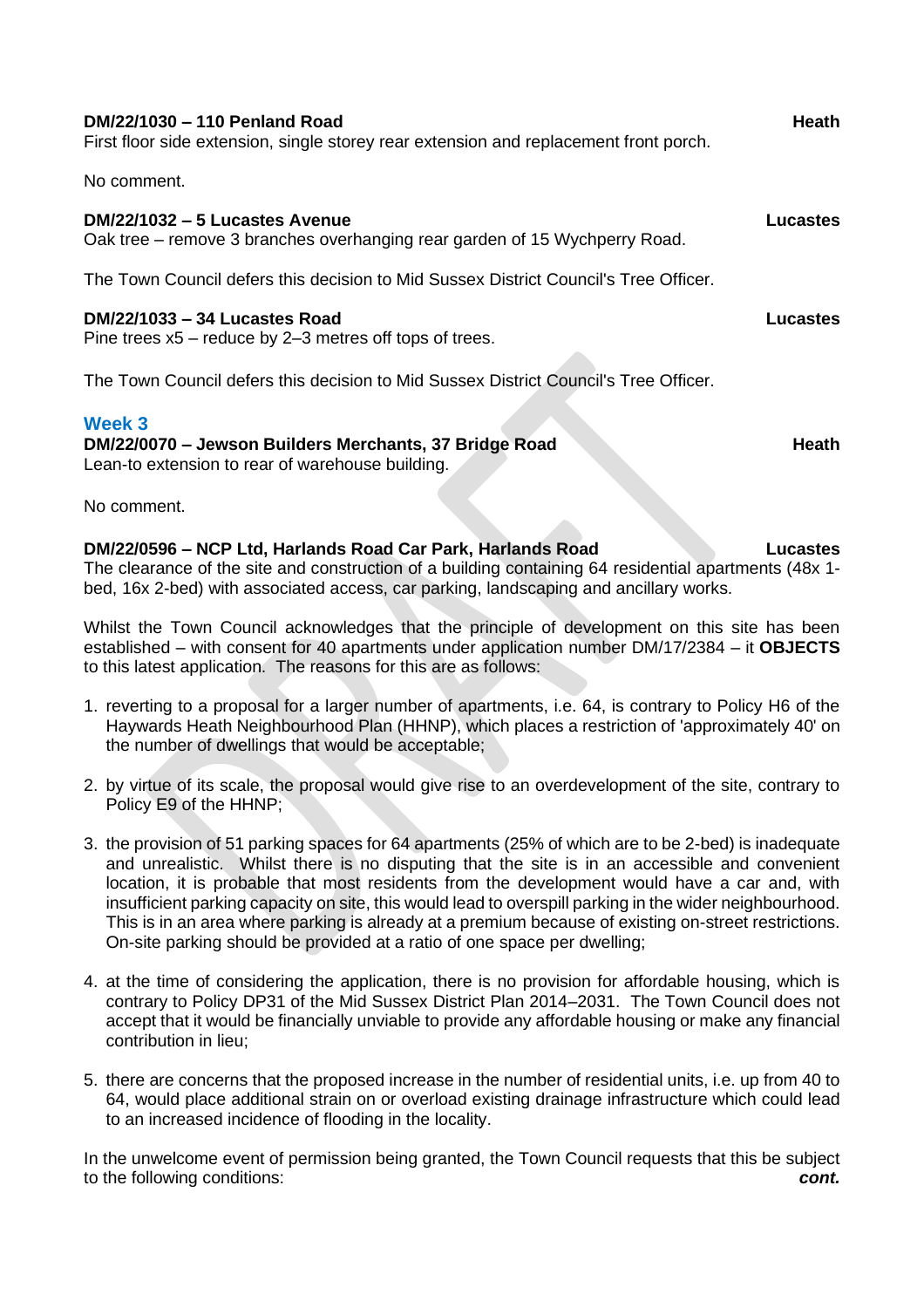#### **DM/22/0596 – NCP Ltd, Harlands Road Car Park, Harlands Road (cont.) Lucastes**

- a. no part of the development shall be first occupied until the proposed 10 no. stacked/vertical tandem parking bays have been installed and are fully operational;
- b. the development must have a gated access, the purpose of which would be to safeguard resident amenity by preventing unauthorised parking by commuters and others;
- c. if refuse/recycling facilities are to be provided by means of Eurobins which will be collected by a commercial waste operator – no collections shall be permitted before 07:00 hours, in order to protect nearby resident amenity;
- d. in order to reduce single use plastics, provision shall be made in the resident's gym (if there is to be one) for potable water;
- e. during the construction phase, ducting shall be laid in order to future-proof the development for the provision of additional electric vehicle charging points;
- f. there are significant highways issues due to the volume and speed of traffic at this busy through route to the industrial area of Burrell Road and the northern areas of the town. Developer support would be required for a Section 278 contribution to deliver a safe pedestrian crossing solution from the proximity of the development towards the Sainsbury's side of Harlands Road;
- g. developer Section 106 contributions shall be allocated as follows:
	- i. local community infrastructure public realm improvements to South Road;
	- ii. art and/or cycle rack provision within the wider Heath Ward area  $£10,000;$
	- iii. Independent Works Programme (IWP) community infrastructure  $£15,000;$
- iv. highways/transport £5,000.

# **DM/22/0865 – The Physiotherapy Centre, 11 Heath Road Heath Heath**

Change of Use of existing detached building from mixed use (D1 physiotherapy practice and C3 residential use) to a single residential dwellinghouse (C3 use class). To include associated fenestration alterations and the construction of a single storey orangery extension to the rear elevation. Construction of a detached single garage. Associated hard and soft landscaping works.

*This application has been withdrawn.*

#### **DM/22/0978 – 90 Lewes Road Franklands**

Installation of solar panel array on SE-facing roof slope.

No comment.

#### **DM/22/1041 – 45B Wood Ride Ashenground**

Remove existing detached garage. Erect a two storey side extension and single storey rear extension. Remove existing conservatory and replace with a two storey side extension. Double dormer extension and replacement windows to the west elevation.

The Town Council **OBJECTS** to this application on the grounds that the proposed extensions would give rise to an overdevelopment of the site contrary to Policy H9 of the Haywards Heath Neighbourhood Plan (Extensions to existing dwellings), particularly where it states that 'the scale, height and form fit unobtrusively with the existing building...'